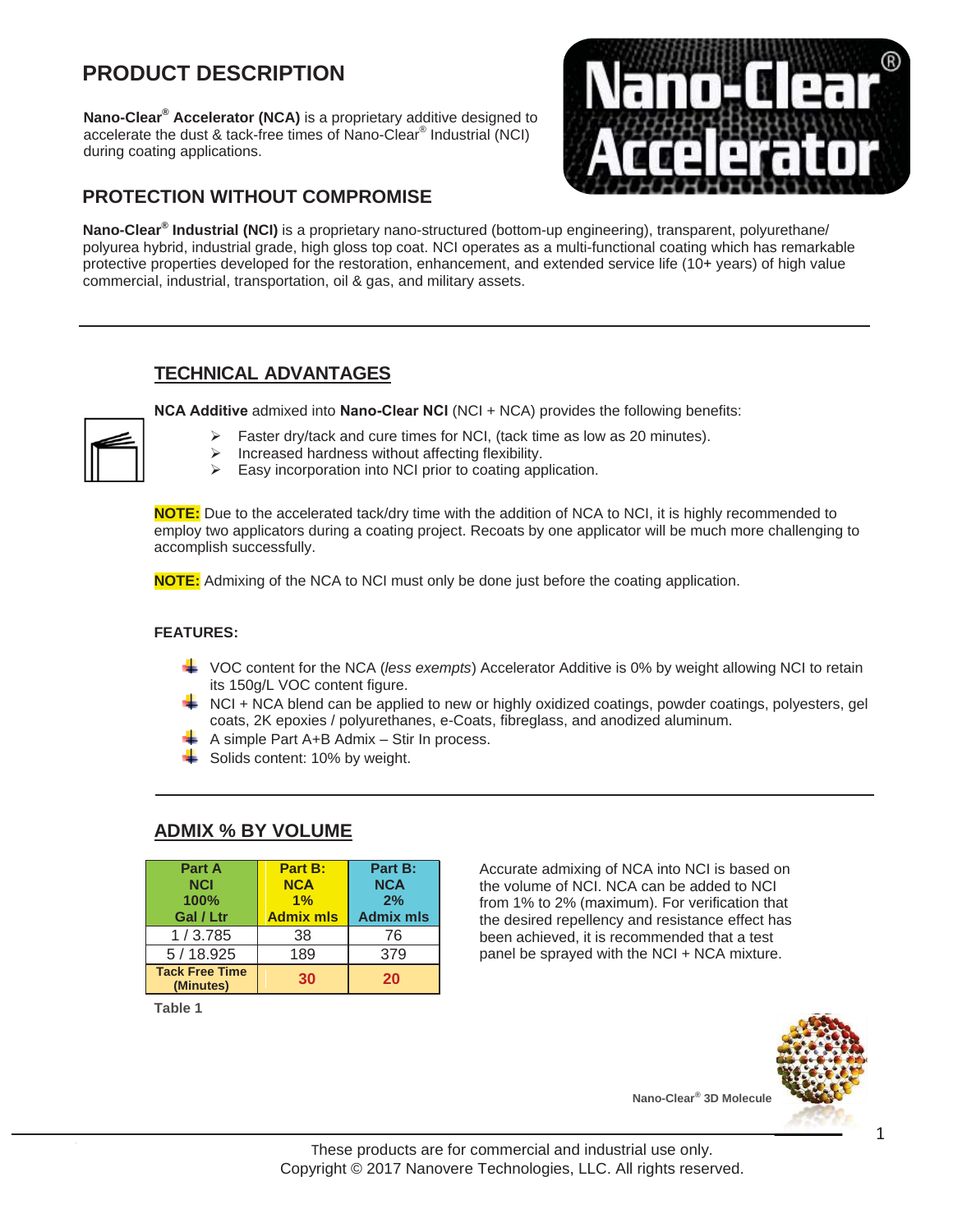## **ADMIX PROCEDURES**



- 1. Using an appropriate size scaled paint prep mixing cup, add NCI Part A taking note of the volume.
- 2. To this volume, admix a minimum 1% to a maximum of 2% of NCA Part B (refer to **Table 1**).
- 3. Recap the NCA container immediately after dispensing to avoid solvent evaporation.
- 4. Stir mixture by hand for ~60 seconds.
- 5. For larger volumes, please use a compressed air powered mixer. **DO NOT** use an electric powered mixer.
- 6. The NCI + NCA mixture is now ready for application.



### **APPLICATION, EQUIPMENT, FLASH OFF, AND DRYING DETAILS Post NCI and NCA Admix**

### **APPPLICATION AND EQUIPMENT**

x Follow application procedures and use listed equipment as per information provided in the **NCI TDS** document.



## **FLASH OFF**

Flash off time between coats:

• Allow 2 - 5 minutes between wet coats to allow for solvent evaporation.



#### **DRYING TIMES**

- Drying time will depend on admix dosage, relative humidity and temperature.
- Admixing NCA to NCI will decrease tack and dust free times.



#### **EQUIPMENT CLEAN-UP**

- Clean application equipment immediately after use with Acetone or MEK.
- **DO NOT** clean application equipment with water or alcohol.



**Nano-Clear® 3D Molecule**